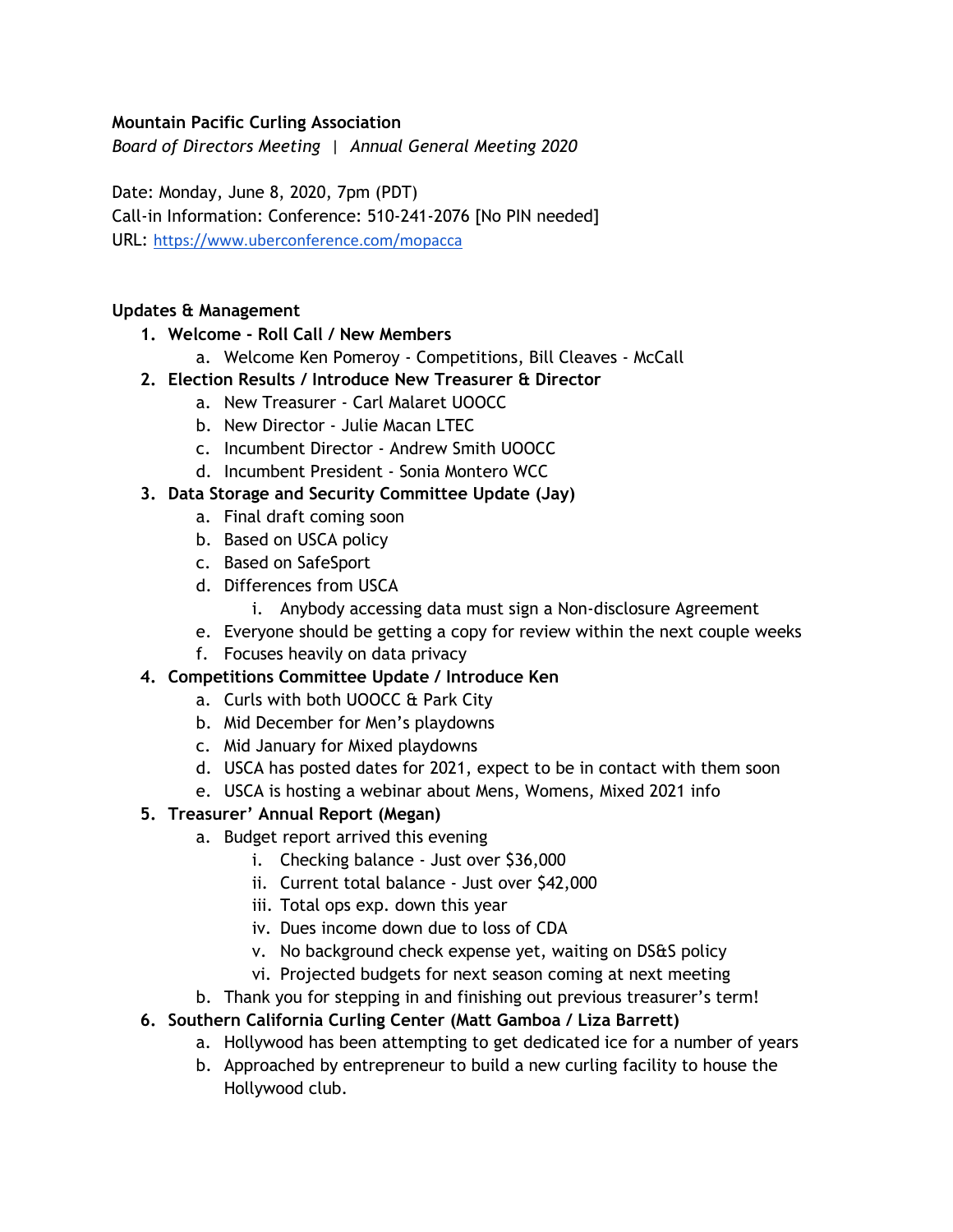- c. Lease has been signed in city of Vernon just south of LA
	- i. A smaller city to deal with, faster approval of plans and certificate of occupancy
- d. 6 sheets
- e. Timeline
	- i. Negotiations started in January
	- ii. Lease signed April 15th
	- iii. In the process of going through Plan Check with city 1. Tour available on website and youtube
	- iv. Currently getting plans corrected by the city
	- v. Final plans set to be approved end of june, early july
	- vi. Construction will be simple and limited
		- 1. Sublet space to subsidize facility
	- vii. Hoping for a fall opening, though hesitant to set date in current climate. Stay tuned to website and social media for more.
- f. Hollywood perspective
	- i. Been coordinating with SCC for two years
	- ii. Separated partnership allows club to focus on club ops rather than facility ops
	- iii. Asking for a non-profit volunteer board to manage a multi-million dollar project is unreasonable
	- iv. Current arrangement allows taking on such enormous risk in such an expensive market
	- v. Ice Station arena (Hollywood facility) has shut down indefinitely, though new buyers may try to resurrect building
- g. Facility will be available for leagues, training, special events, learn-to-curl, hosting competitions
	- i. Will be non-traditional scheduling of leagues
- h. Interesting business model, can it be shared?
	- i. Very difficult for non-profit board to work in expensive markets
	- ii. As things are figured out, business plan is amended for best practices
	- iii. Once SCC gets a good rundown of how it was done, it will be shared with interested parties
- i. Feel free to reach out to Matt & Liza with questions, happy to share what they know

## **7. USCA Rep Update (Rob)**

- a. Big transition season with COVID-19 and new CEO
- b. Biggest challenge is to get championship dates set
- c. CEO-to-club calls with Jim Plush
	- i. If you have a call, please talk to Rob after doing so
- d. Member assembly--potential to do so virtually.
- e. What are some topics your clubs would benefit most hearing about at members assembly sessions.
- f. Doesn't look like it'll be a traditional physical assembly this year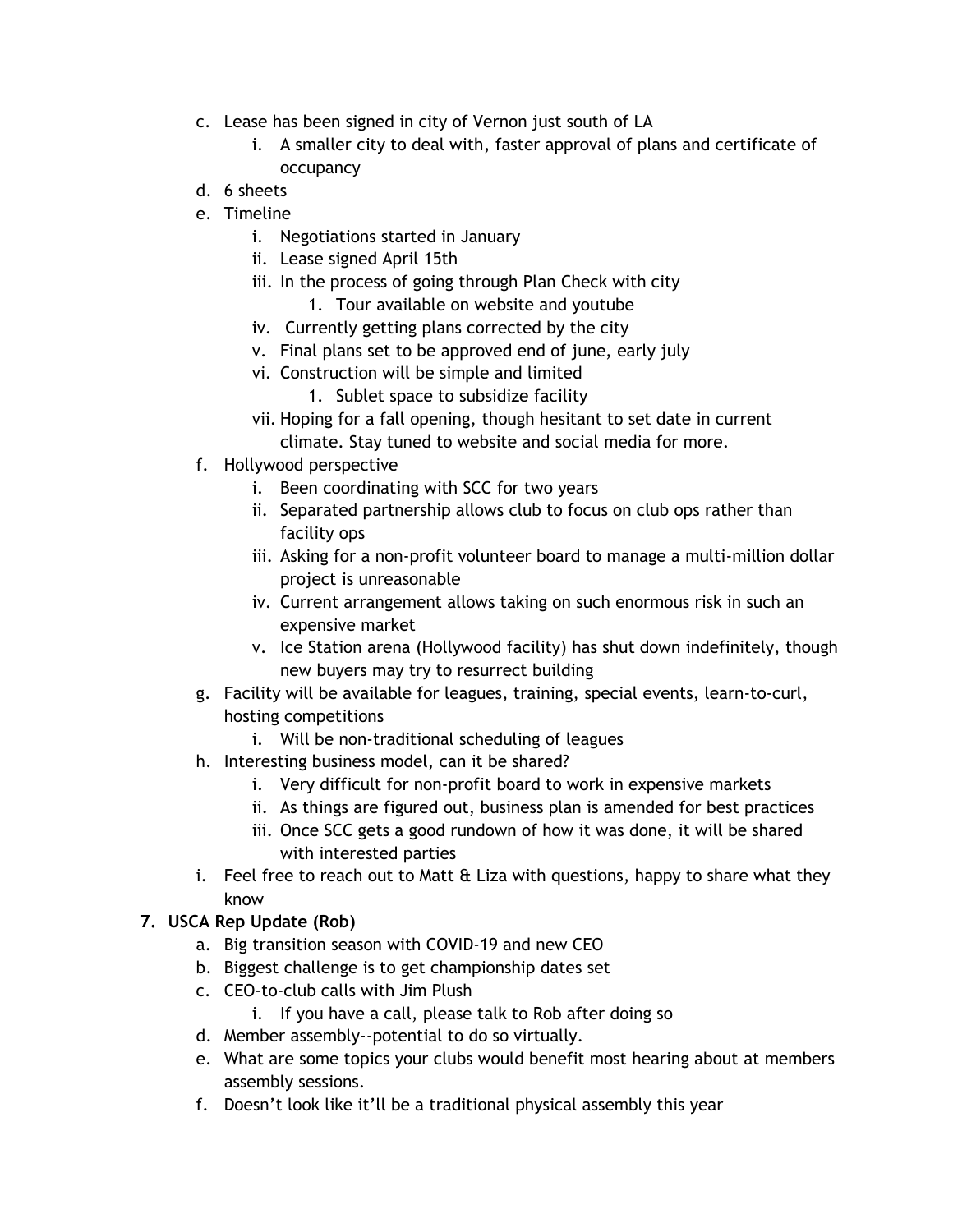g. Sonia has big reputation on the national level leading president's council

# **8. Update to MoPac Email System (Stefan)**

- a. New listserve addresses coming out:
	- i. excom@
		- 1. Executive committee
	- ii. board@
		- 1. Excom + Board
	- iii. clubreps@
		- 1. Club Reps
	- iv. leadership@
		- 1. Everybody in mopac leadership (serves role currently taken by board@)

## 9. **COVID-19 Response Discussion (Sonia)**

- a. MoPac has a COVID-19 page with information
	- i. USCA has released an info page about best-practices
	- ii. Sample plan available for clubs to use
- b. Need to innovate during this time of struggle
	- i. If there is something you're looking for but you cant find, please let Sonia know and we'll get it for you.
		- 1. For example, we need a waiver for clubs to use to shield clubs/facilities from liability should someone get sick
- c. Be sure any plan complies with state  $\alpha$  local rules! They differ a lot throughout the region
- d. Needs Survey coming in July
	- i. Measure the level of curling needs for the fall
	- ii. We don't want to assume to know what clubs will do while planning their fall season
	- iii. Useful for allocation of resources to serve the most people
	- iv. PLEASE fill out the survey and pass it on to your members! The more data we have the better!
- e. Clubs should be thinking about what their financial future looks like. Estimated loss of 20-25% attrition for the next season. Will impact membership fee income.
	- i. Clubs may need to plan for worse case
	- ii. Clubs should use our adversity as an opportunity to assess the dynamics of each club to sustain the community.
	- iii. Use the current crisis to ramp up moment so when the doors to eventually reopen, people are ready and eager to come back.

## **10.MoPac E-Tournament (Sonia)**

- a. June 28th, registration will open
- b. Winners will get MoPac pins!
- c. Info and ads will come out soon, please encourage your membership to participate. We'd like to see clubs across mopac join in.
- d. A great way to learn strategy, practice and refine your game.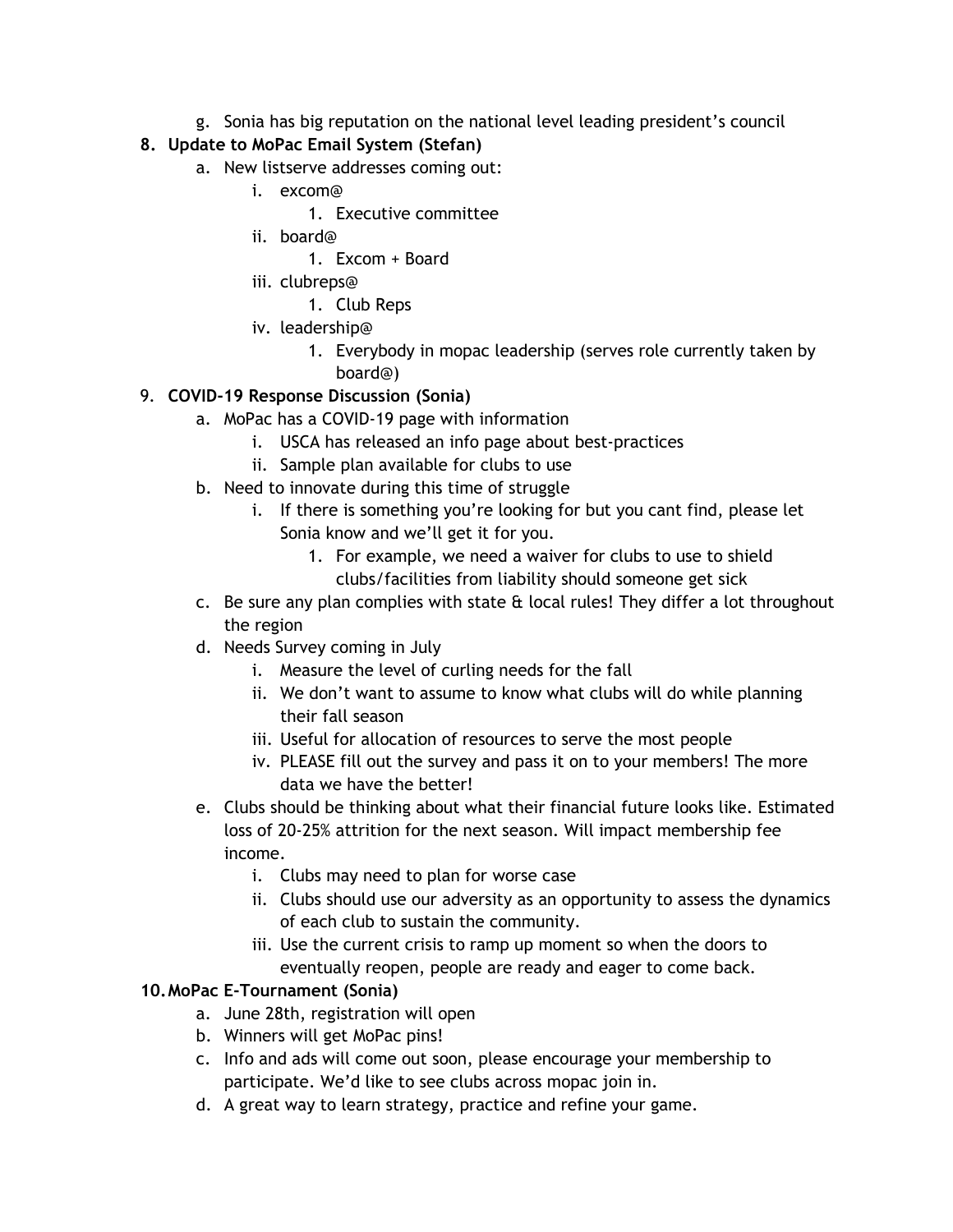- e. David Betts webmaster
	- i. Second league has been successful at wine country
	- ii. Games go by quickly, lots of learning opportunity
	- iii. Planning on 32 signups, expandable depending on demand.

### **11.MoPac Brand Standards (Stefan)**

a.

### **12.Statement of Inclusion**

- a. Stefan:
	- i. We've all seen over the past week the powerful resurgence of the national discussion of racism, diversity, and inclusion. Many people, companies, and organizations including the USCA have spoken out in support of taking that discussion more seriously than it has been in recent years. Within much of the curling community, discussions about diversity have been severely inadequate and have often missed the point entirely. While in our hearts, we all want to believe we live by the Spirit of Curling and encourage diversity and inclusion in our sport, many if not most of us have done a poor job following up with those beliefs. Today, the Mountain Pacific Curling Association plans on issuing a statement that not only reaffirms our commitment to making curling a sport everyone can comfortably enjoy, but also marks the beginning of a broader discussion of diversity and inclusion in our region. We all can and need to do a better job making the curling community a more welcoming place for everybody—especially people of color who are dramatically underrepresented in the sport. This segment of today's meeting is meant to give you, the board and representatives, a look at what will be the beginning of a bigger conversation and commitment to action by MoPac. We're not here this evening to debate the merits of this national movement, nor are we here to workshop the language of this statement. This is a conversation long overdue, and one we begin in earnest today. We hope this statement will allow you to start discussions about diversity and inclusion in your own clubs, and we intend on giving MoPac the resources necessary to assist clubs in this important endeavor.
- b. Here is our statement:
	- *i. "The MoPac region grieves the death of George Floyd and all who have died from unjust treatment. We hope to see a future where our Black and Brown curlers know we will not be silent and not let hate, discrimination and violence enter into our communities. As an organization, we aspire to greater inclusion and will listen, advocate, and create space for healing and reform. Black Lives Matter."*
- c. We'd like to encourage clubs to share this with your membership, and to invite your members—especially minorities and people of color—to consider working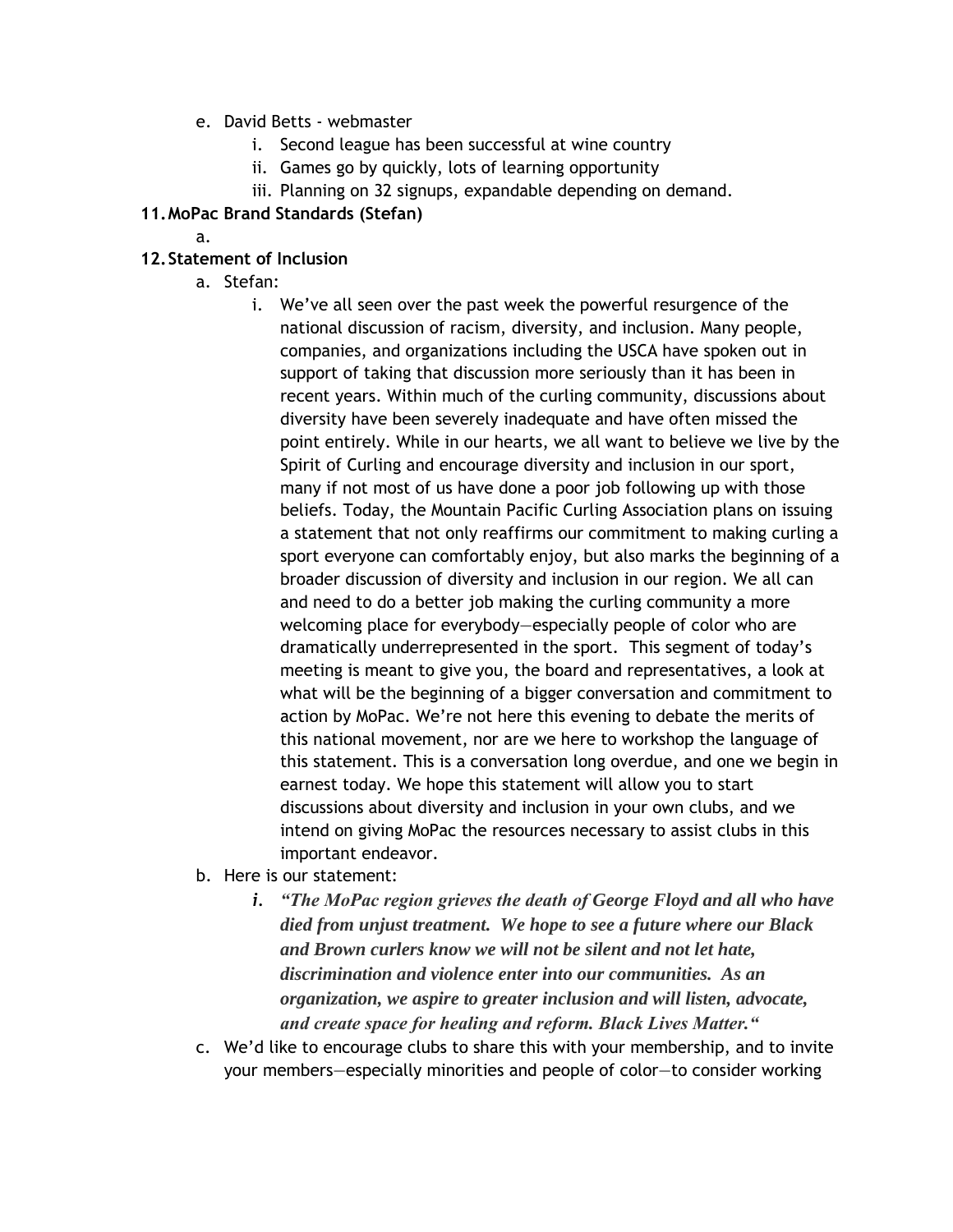with local and regional leadership on our myriad of projects, especially joining our soon-to-be-formed Diversity and Inclusion committee.

- d. USCA Diversity Letter
	- i. [https://docs.google.com/forms/d/e/1FAIpQLScwqrQt3kRvePXHvDCAbSEoBkVQ](https://docs.google.com/forms/d/e/1FAIpQLScwqrQt3kRvePXHvDCAbSEoBkVQ95hexpmfBuhll5NeRvMuRQ/viewform) [95hexpmfBuhll5NeRvMuRQ/viewform](https://docs.google.com/forms/d/e/1FAIpQLScwqrQt3kRvePXHvDCAbSEoBkVQ95hexpmfBuhll5NeRvMuRQ/viewform)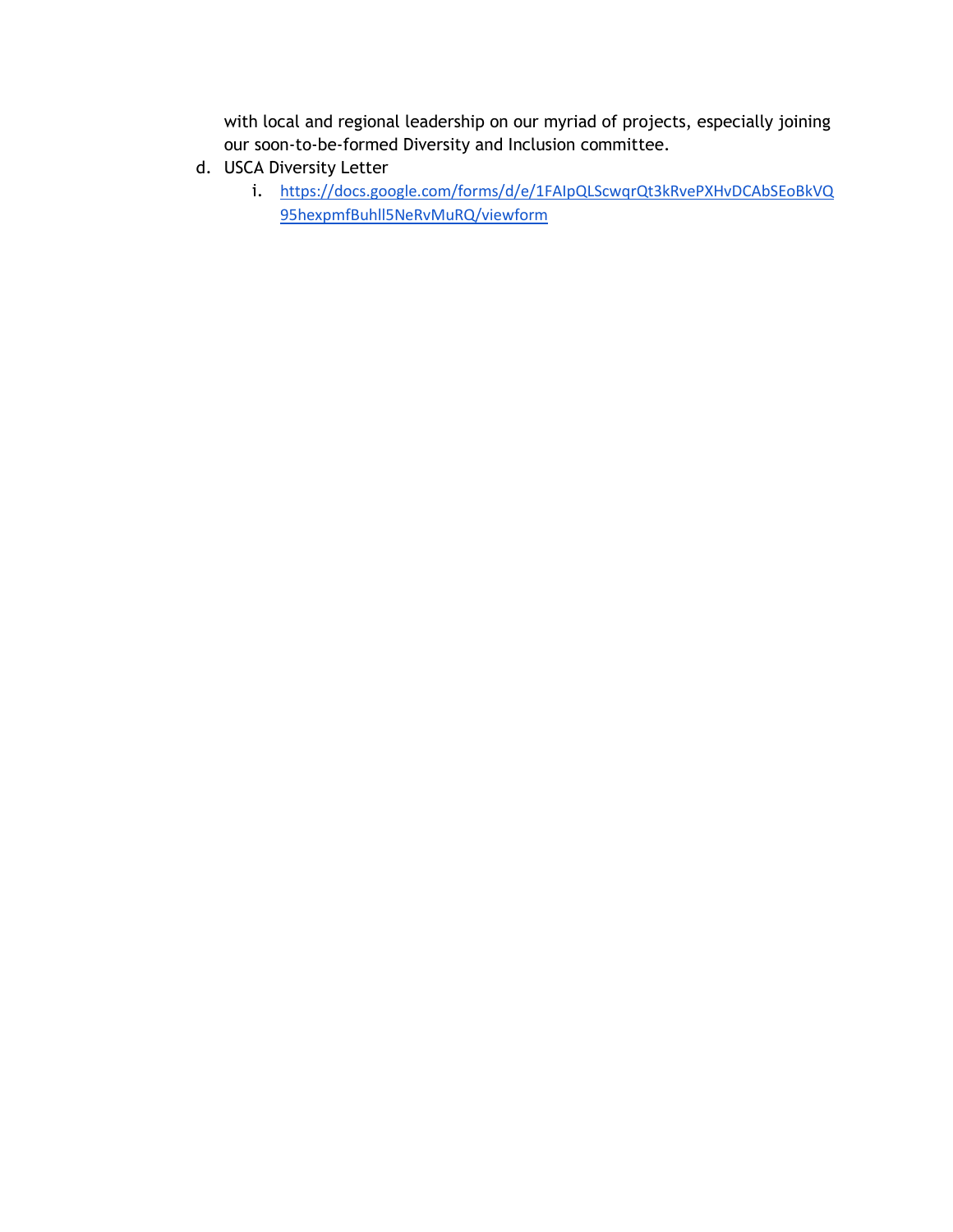# **Next meetings/ Save the Date:**

| Summer: Monday June 8th, 2020 7pm PDT                                             | June- 2nd Monday         |
|-----------------------------------------------------------------------------------|--------------------------|
| Fall: Tuesday, September 8th, 2020 7pm PDT                                        | September - 2nd Tuesday  |
| Winter: Wednesday, December 9th, 2020 7pm PST                                     | December - 2nd Wednesday |
| Spring: Sunday, March 14th, 2021 7pm PST*<br>(Check Briar Schedule--May Conflict) | March- 2nd Sunday        |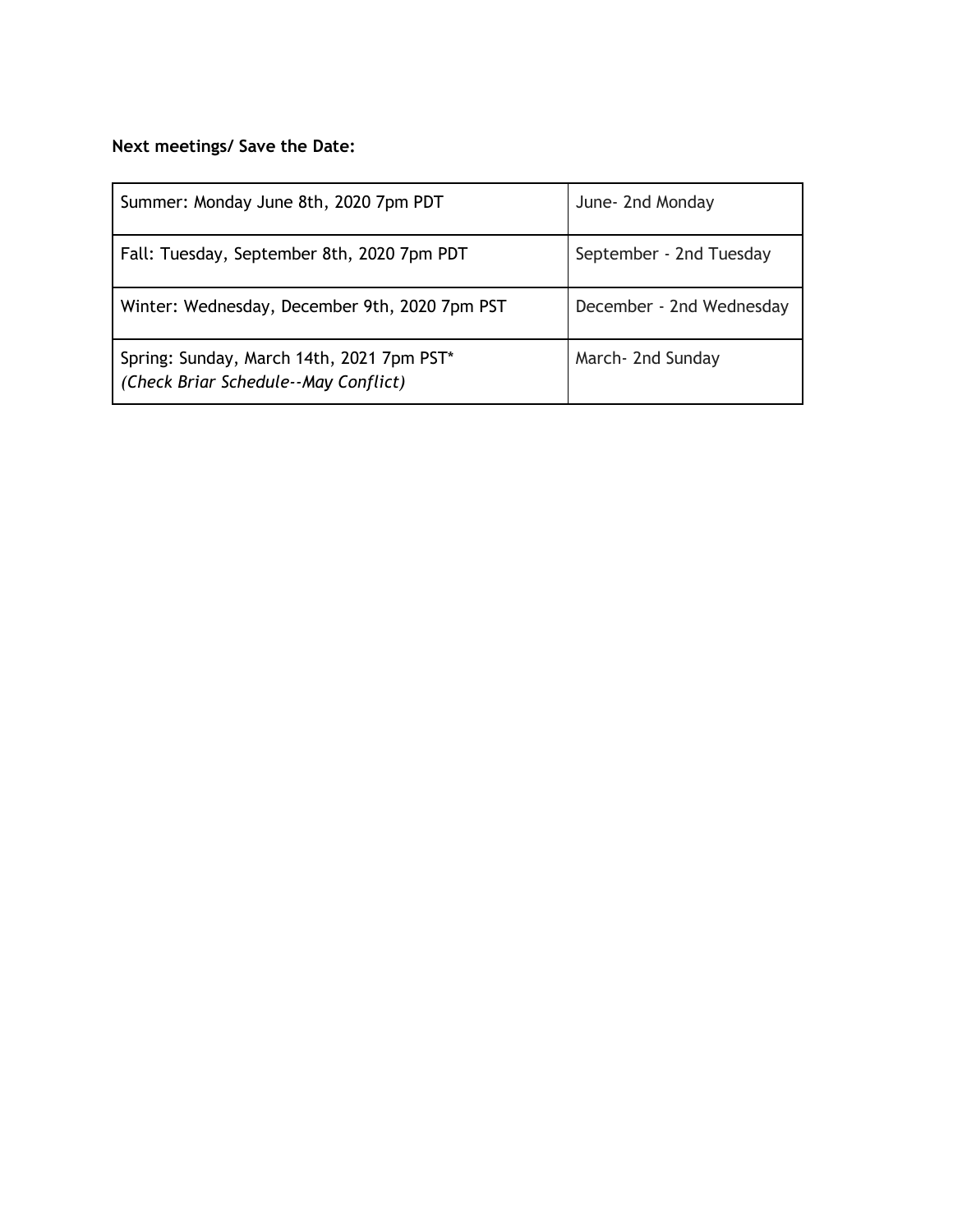## **Attendees:**

| $\sf X$      | <b>Rob Shelton</b>          | <b>USCA Representative</b> | robshelton@gmail.com    |
|--------------|-----------------------------|----------------------------|-------------------------|
| X            | <b>Adam Endicott</b>        | Coyotes CC                 | coyotes@mopacca.org     |
| X            | <b>Cameron Ross</b>         | Hollywood CC               | hollywood@mopacca.org   |
|              | <b>Derek</b>                | Orange County CC           | occurling@mopacca.org   |
| X            | Lorraine<br>Makishima-Wolfe | <b>SFBACC</b>              | sfbacc@mopacca.org      |
| X            | <b>David Betts</b>          | Wine County CC             | wccc@mopacca.org        |
|              | <b>Glenn Pfautsch</b>       | <b>Boise CC</b>            | boise@mopacca.org       |
|              | Michelle Applebee           | <b>McCall CC</b>           | mccall@mopacca.org      |
| $\mathsf{X}$ | <b>Edie Hazard</b>          | Lake Tahoe Epic Curling    | ltec@mopacca.org        |
| χ            | Nick Kitinski               | Las Vegas CC               | lvcurling@mopacca.org   |
|              | Art Placek*                 | Evergreen CC               | evergreen@mopacca.org   |
|              | Mlke Wolfe                  | Cache Valley CC            | cachevalley@mopacca.org |
| X            | <b>Ben Womack</b>           | Ogden CC                   | ogden@mopacca.org       |
| X            | Christie Konkol             | Park City CC               | parkcity@mopacca.org    |
|              | Janice Robbins              | <b>Bend CC</b>             | bend@mopacca.org        |
| X            | Andrew Smith*               | Olympic Oval CC            | uoocc@mopacca.org       |
| Χ            | Lauren Rich                 | <b>Silicon Valley</b>      | svcc@mopacca.org        |